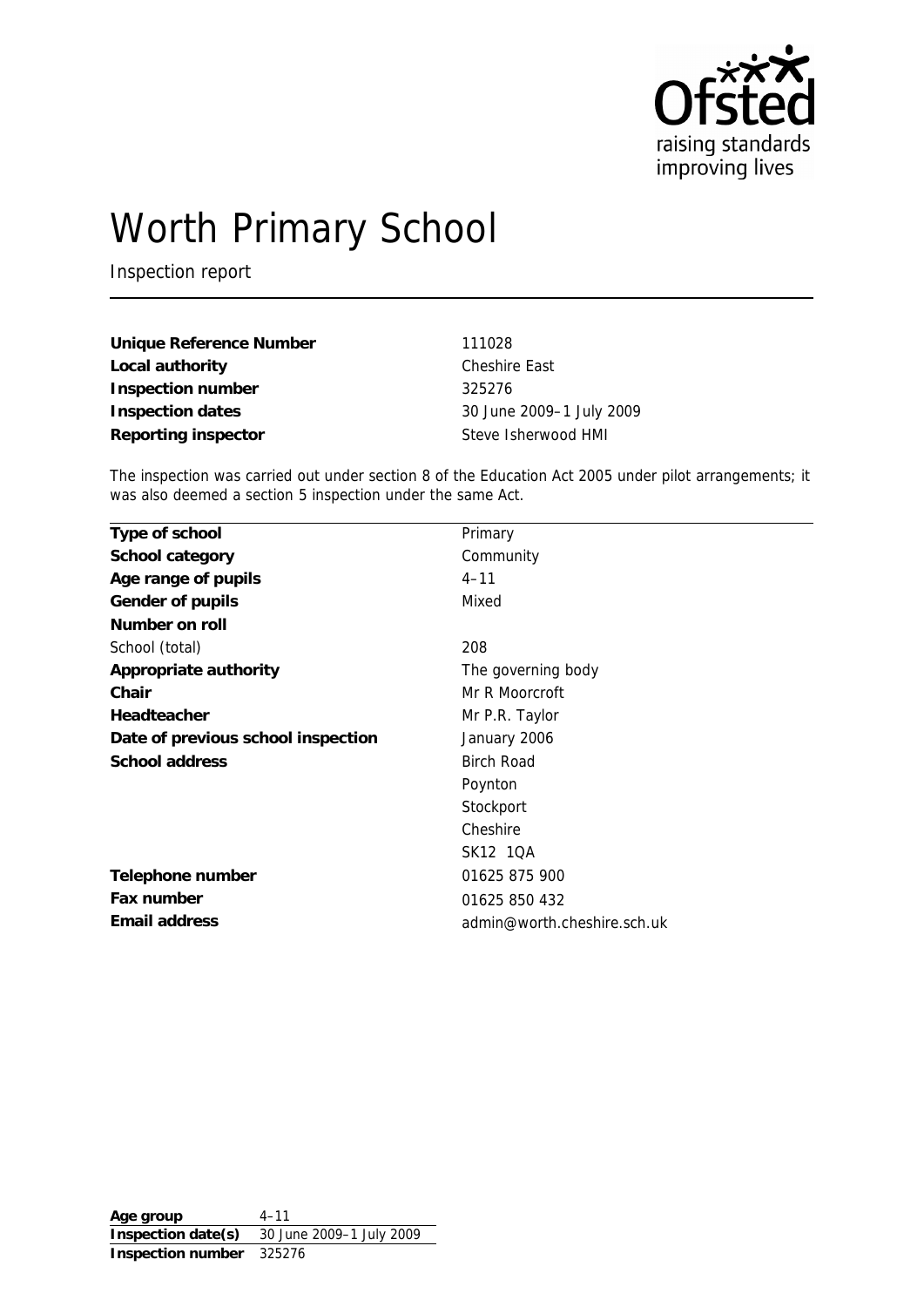© Crown copyright 2009

#### Website: www.ofsted.gov.uk

This document may be reproduced in whole or in part for non-commercial educational purposes, provided that the information quoted is reproduced without adaptation and the source and date of publication are stated.

Further copies of this report are obtainable from the school. Under the Education Act 2005, the school must provide a copy of this report free of charge to certain categories of people. A charge not exceeding the full cost of reproduction may be made for any other copies supplied.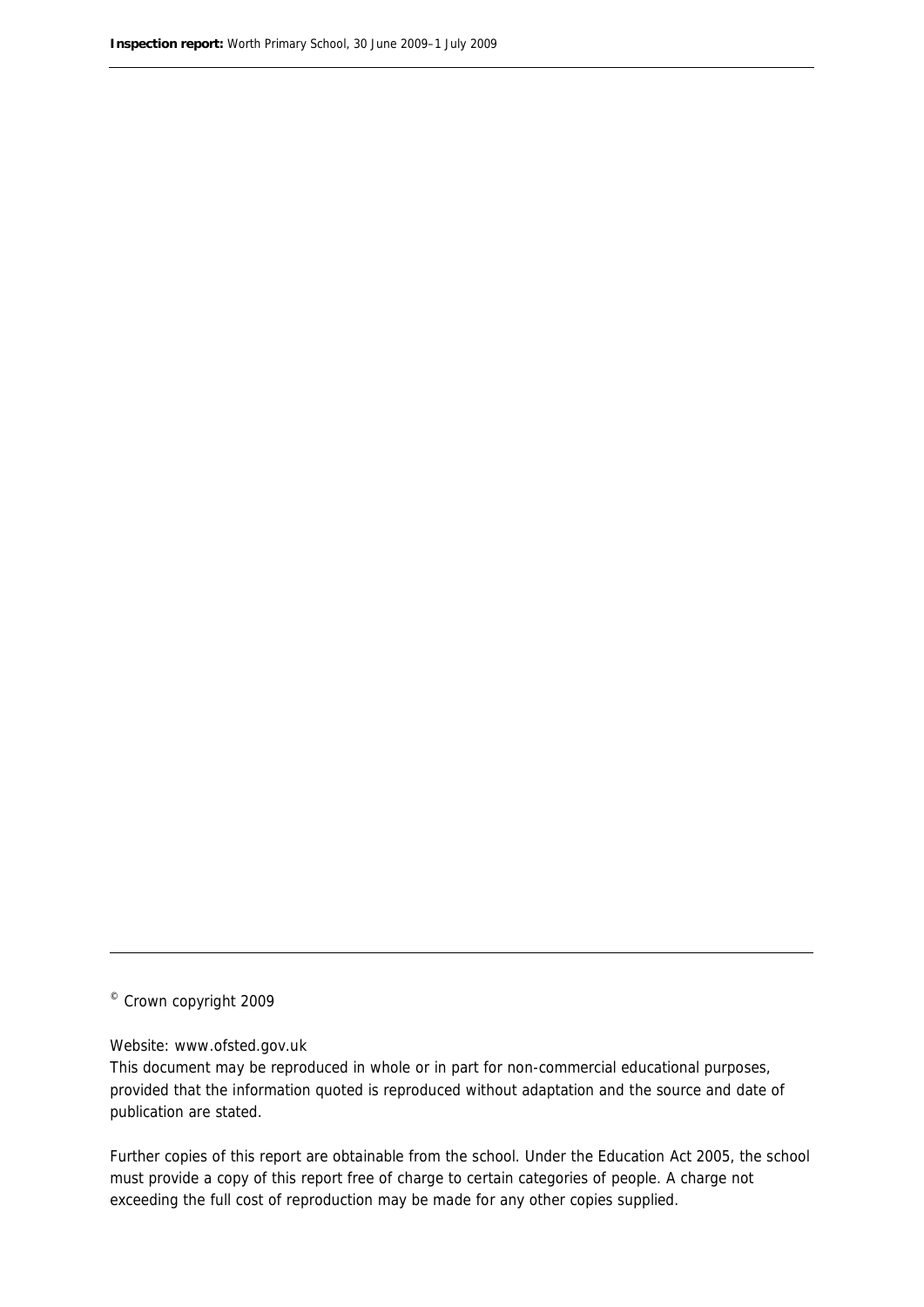#### **Introduction**

This pilot inspection was carried out by one of Her Majesty's Inspectors and one additional inspector. The inspectors visited 14 lessons and held meetings with governors, staff, groups of pupils and a representative from the local authority. They observed the school's work and looked at a range of evidence including: the school improvement plan; the tracking of pupils' progress; minutes of governors' meetings; the work pupils were doing in their books and the questionnaires completed by 75 parents.

The inspection team reviewed many aspects of the school's work. It looked in detail at the following:

- how well pupils' achieve from their starting points
- how effectively teaching is engaging pupils in their learning
- the effectiveness of the school's strategy to promote community cohesion
- $\blacksquare$  the capacity of the school to sustain improvement.

#### **Information about the school**

This is a smaller than average school. The vast majority of pupils are of White British heritage with a small number from minority ethnic groups. The proportion of pupils identified as having learning difficulties and/or disabilities is below average, as is the number of pupils eligible for free school meals. The school has gained several awards including the European Foundation Quality Mark, the Inclusion Quality Mark, the Physical Education (PE) Activemark and the Eco School Award.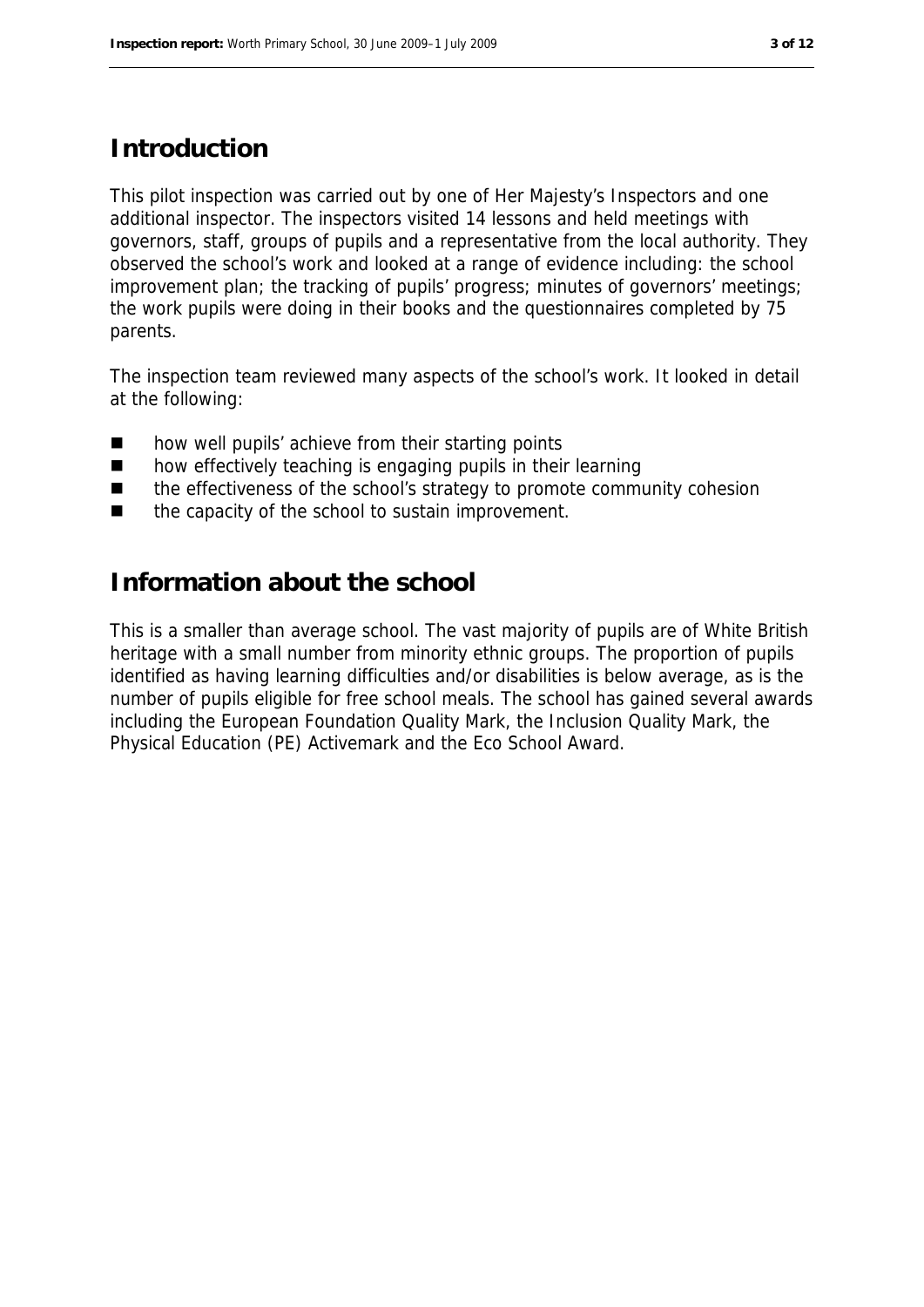# **Inspection judgements**

**Grades: 1 is outstanding, 2 is good, 3 is satisfactory and 4 is inadequate**

#### **Overall effectiveness 1**

#### **Capacity for sustained improvement 1**

#### **Main findings**

'The school is an excellent place for any child to develop'. 'I am extremely pleased with the standard of education and care that my children receive'. These comments expressed by some parents and echoed overwhelmingly by others help to explain why Worth Primary is an outstanding school. Pupils achieve extremely well. They reach high standards in their work and make exceptionally good progress in their personal development. They behave really well and are caring and considerate towards each other. They feel very safe in school and are confident and enthusiastic learners. When asked to express their views on how they see things, they found it very difficult to think of any improvements they would like to see. There was strong praise for staff, the excellent relationships that exist and for the high levels of care they receive. Their pride and enthusiasm for the school came shining through. Pupils are very friendly and confident in approaching adults and visitors to the school from far and wide. They are very keen to find out who people are and are more than happy to engage in conversation. As one young child said politely to the inspector, 'Are you the man from Spain?'

The school has gained an impressive reputation in the local community and there are outstanding partnerships with parents, other schools and local agencies.

Pupils come on in leaps and bounds from the moment they enter the school. By the time they leave in Year 6, pupils reach high standards in English, mathematics and science. This represents outstanding achievement considering their starting points. Much of this success is down to the fact that the curriculum is very successful in meeting pupils' needs and teaching is consistently good with elements of outstanding practice. In the highly effective lessons, the range of teaching styles allows pupils to flourish with a variety of challenging and stimulating tasks that allow pupils to think about how they learn, direct their own activities and work independently. Where teaching is less effective, opportunities are missed to fully engage pupils in their learning and, on occasions, pupils' work is over-directed. Information shared with pupils about their progress is of good quality. There are some excellent examples in teachers' comments where pupils are given clear advice on how to improve their work. However, senior leaders are well aware that academic guidance to pupils in teachers' marking lacks consistency in some classes.

The school is driven forward by outstanding leadership and management spearheaded by the headteacher. Senior leaders are very secure about the direction the school must take to sustain its progress. They keep a close eye on performance and know the school extremely well. Considering the good advances made since its

| 1 |  |
|---|--|
|   |  |
| n |  |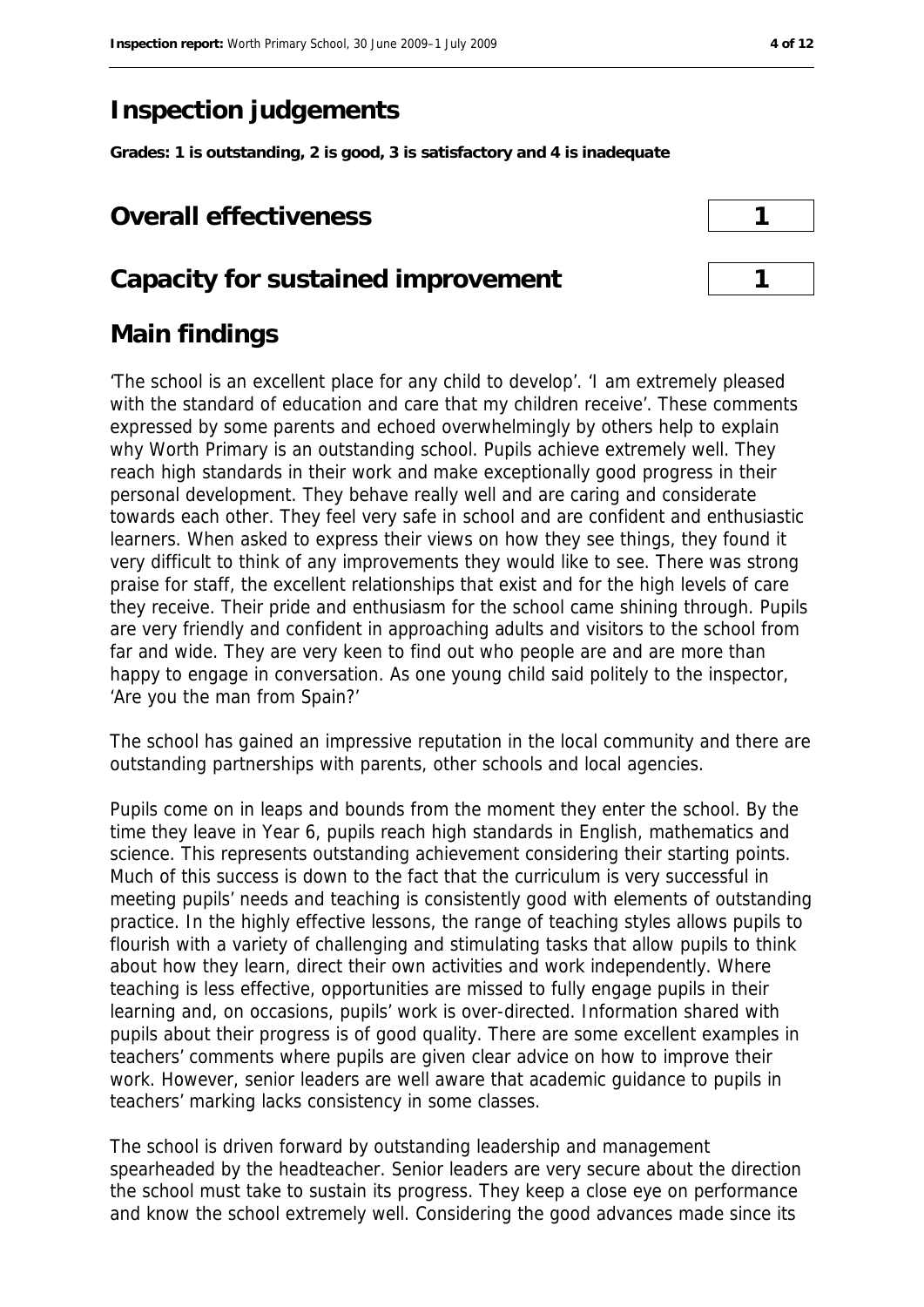last inspection and along with its other strengths, including rigorous self-evaluation, the school has excellent capacity to improve further.

#### **What does the school need to do to improve further**

Stimulate pupils' greater involvement in learning by:

- $\blacksquare$  providing more opportunities for pupils to learn in different ways
- **EXECTE 20** creating further opportunities in lessons where pupils can investigate, show independence and use their thinking skills
- making sure that teachers' marking consistently provides pupils with advice on how to improve their work.

#### **Outcomes for individuals and groups of pupils 1**

Pupils achieve outstandingly well and consistently reach high standards for their age. Pupils enter Year 1 with above average skills. Progress accelerates rapidly in Years 1 and 2. In 2008, standards at age seven were very high in all core areas at the expected National Curriculum Level 2 and at the higher Level 3. A notable success was that all pupils achieved a Level 2 in mathematics and 96% of pupils did so in reading and writing.

Work in lessons and in pupils' books, together with the school's own data show that pupils, including those with learning difficulties and/or disabilities make good and frequently very good progress as they move through the school to Year 6. Standards are high, as reflected in the latest test results for 2008. All pupils achieved Level 4, the standard expected for their age in English, mathematics and science. In addition, the proportion of pupils achieving the higher Level 5 was above the national average in all three subjects.

Pupils speak highly of staff and feel very safe and secure in school. They mature into thoughtful and caring young people with clear values of honesty, respect and tolerance. They have positive attitudes to their work, behave extremely well and are keen and enthusiastic learners. This is reflected in their high level of attendance and by their strong commitment to the wide range of activities that the school provides.

Throughout the school, careful attention is given to the emotional needs of all pupils through an extensive programme of personal, social and health education. This means that pupils know the difference between right and wrong and recognise that they have responsibilities to each other and the adults in the school. They develop a strong social conscience and are acutely aware of the needs of others in the community through their regular charitable donations and by their strong commitment to participating in local events.

Pupils have an excellent understanding of the importance of maintaining a healthy lifestyle through regular exercise and a balanced diet. Gaining the Activemark and working towards the Healthy Schools award confirms the school's strong commitment to pupils' health and well-being.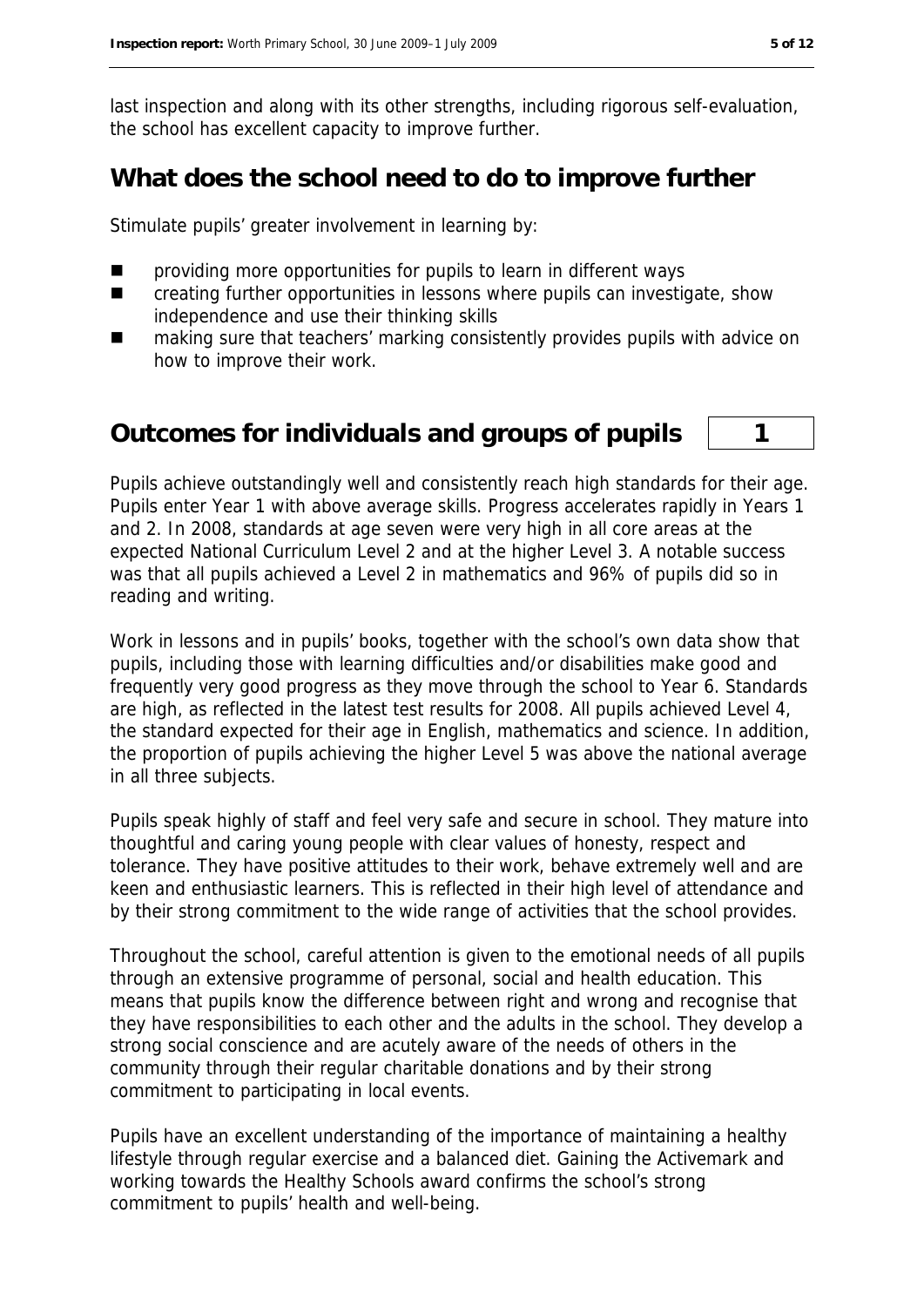The school is very aware of the mono-ethnic nature of the local community. It uses the curriculum well to extend pupils' understanding of other ethnic groups, cultures and faiths. As a result, pupils have good cultural development. A strong emphasis on pupils' needs, combined with well developed basic skills ensures that pupils are very well prepared for the next stage of their education.

Pupils' attainment<sup>1</sup> and the set of the set of the set of the set of the set of the set of the set of the set of the set of the set of the set of the set of the set of the set of the set of the set of the set of the set o The quality of pupils' learning and their progress 2 The quality of learning for pupils with learning difficulties and/or disabilities and their progress  $\overline{2}$ **How well do pupils achieve and enjoy their learning? 1 To what extent do pupils feel safe? 1 How well do pupils behave? 1 To what extent do pupils adopt healthy lifestyles? 1 To what extent do pupils contribute to the school and wider community? 1** Pupils' attendance<sup>1</sup> and the set of the set of the set of the set of the set of the set of the set of the set of the set of the set of the set of the set of the set of the set of the set of the set of the set of the set o **How well do pupils develop workplace and other skills that will contribute to their future economic well-being? <sup>1</sup> What is the extent of pupils' spiritual, moral, social and cultural development? <sup>1</sup>**

These are the grades for pupils' outcomes

### **How effective is the provision?**

1

Teaching and learning is at least good with some elements of outstanding practice. A number of common strengths were seen in all lessons. Teachers are enthusiastic, plan well and have good subject knowledge. They make good use of resources and interactive technology to enhance visual demonstrations and support pupils' learning. Very good relationships exist between adults and pupils. Teaching assistants provide an effective layer of extra support, particularly for those that find learning difficult. All staff use praise well to celebrate pupils' achievements, to encourage them to try their best and raise their self-esteem. Teachers are skilled in developing pupils' thinking through effective questioning that keeps pupils on their toes. New skills build well on prior learning. In the very best lessons, teachers have the confidence to stand back and let the pupils make the learning their own with carefully crafted activities that that promote high levels of discussion and independent thinking. In these lessons the pace of learning is brisk and pupils are given every opportunity to direct their work and share their ideas with others. For example, in an outstanding history lesson in Year 3, pupils were able to articulate the attitudes and emotions of people in Tudor times with excellent prompting and encouragement from the class teacher.

Where teaching is less strong, pupils' work is sometimes over-directed. There are fewer opportunities for them to test and deepen their knowledge by investigating and finding things out for themselves. This is why pupils' learning is good and not outstanding.

<sup>&</sup>lt;sup>1</sup>The grades for attainment and attendance are: 1 is high; 2 is above average; 3 is broadly average; and 4 is low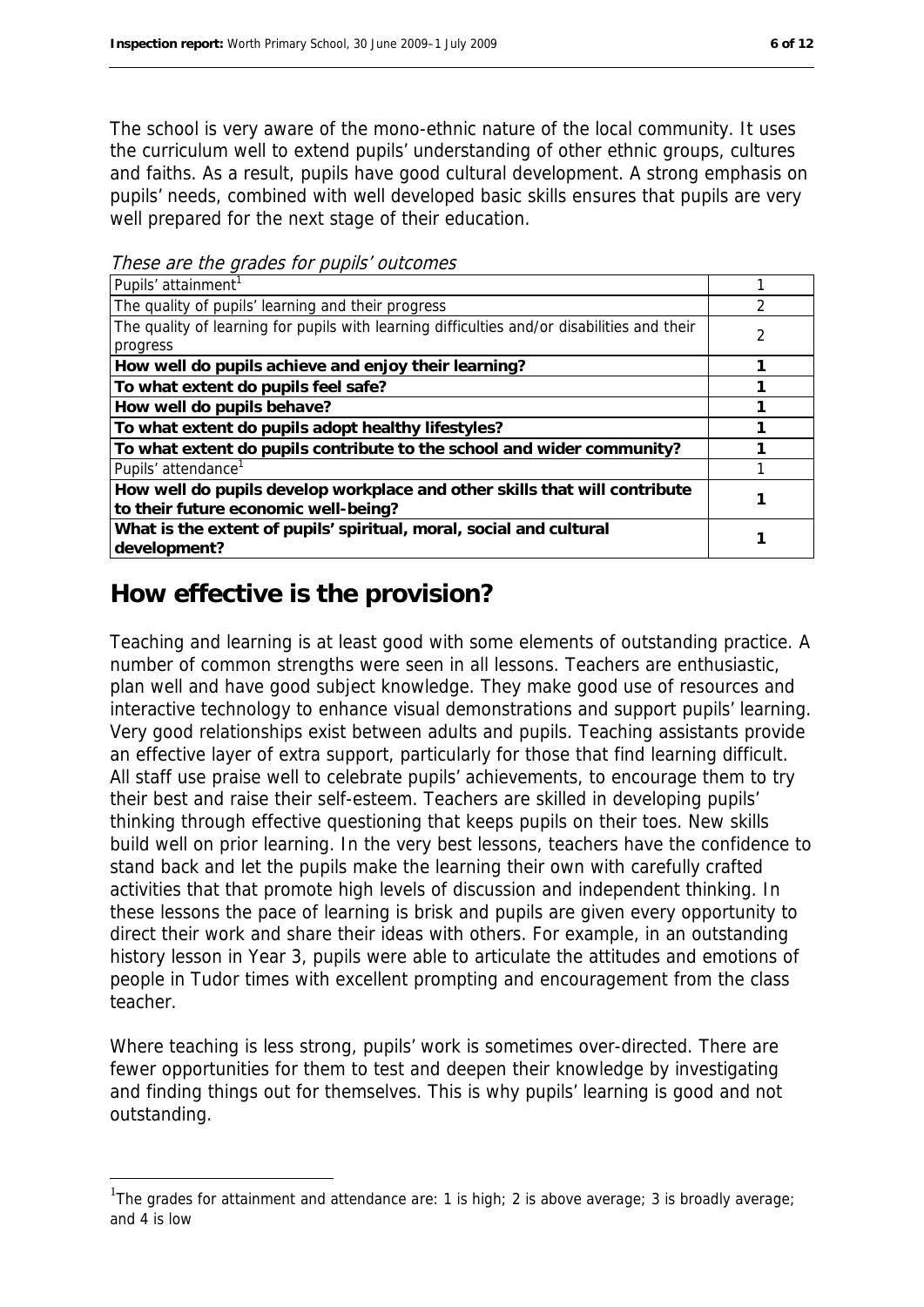Systems to assess pupils' progress are extensive and benefit from the outcomes of regular reviews. As a consequence, support and interventions are planned well; staff are aware of the needs of individual learners and are confident in judging what pupils need to learn next. There are some excellent examples in teachers' marking where pupils are given clear guidance on how to improve their work and reach the next level. However, the quality of marking is inconsistent in some classes.

The curriculum is very well planned with a clear emphasis on the development of keys skills in literacy, numeracy, and information and communication technology (ICT). The teaching of these subjects is made more meaningful to pupils through a flexible approach by staff and reference to cross-curricular themes. For example: by linking work on climate change and erosion to a creative writing task in English. All pupils benefit from very good enrichment opportunities such as visits and visitors to the school. There is high take-up of the additional extra-curricular clubs and activities. These add considerable enjoyment to pupils' learning and are very well attended.

No stone is left unturned to ensure that all pupils including those most vulnerable are very well cared for and supported. There are excellent procedures for introducing pupils to the school and very effective links with high schools ensures their smooth transition to the secondary sector.

These are the grades for the quality of provision

| The quality of teaching                                                  |  |
|--------------------------------------------------------------------------|--|
| The use of assessment to support learning                                |  |
| The extent to which the curriculum meets pupils' needs, including, where |  |
| relevant, through partnerships                                           |  |
| The effectiveness of care, guidance and support                          |  |

#### **How effective are leadership and management?**

The success of the school is underpinned by outstanding leadership and management at all levels. As a group they know the school extremely well and actively seek ways to improve further the current position by communicating ambition and driving continuous improvement. In doing so, they effectively ensure that the work of the school is clearly focused on improving the quality of teaching and learning and in raising the achievement of all pupils, whatever their circumstances. The school's commitment to equality of opportunity is outstanding. As a consequence, it is highly inclusive and very effective in improving pupils' life chances and in tackling discrimination. Staff are very committed to removing the barriers to learning and celebrating the achievements of all pupils.

At the time of the inspection, safeguarding was a high priority and procedures were highly effective. All required checks, systems and procedures are in place to safeguard the pupils' well-being.

The school's promotion of community cohesion is good. Opportunities that develop pupils' awareness of other faiths and cultures in their own community are sensitively taught across the curriculum in ways that are meaningful through special themes and assemblies, discussions with visitors and through links with other schools. Senior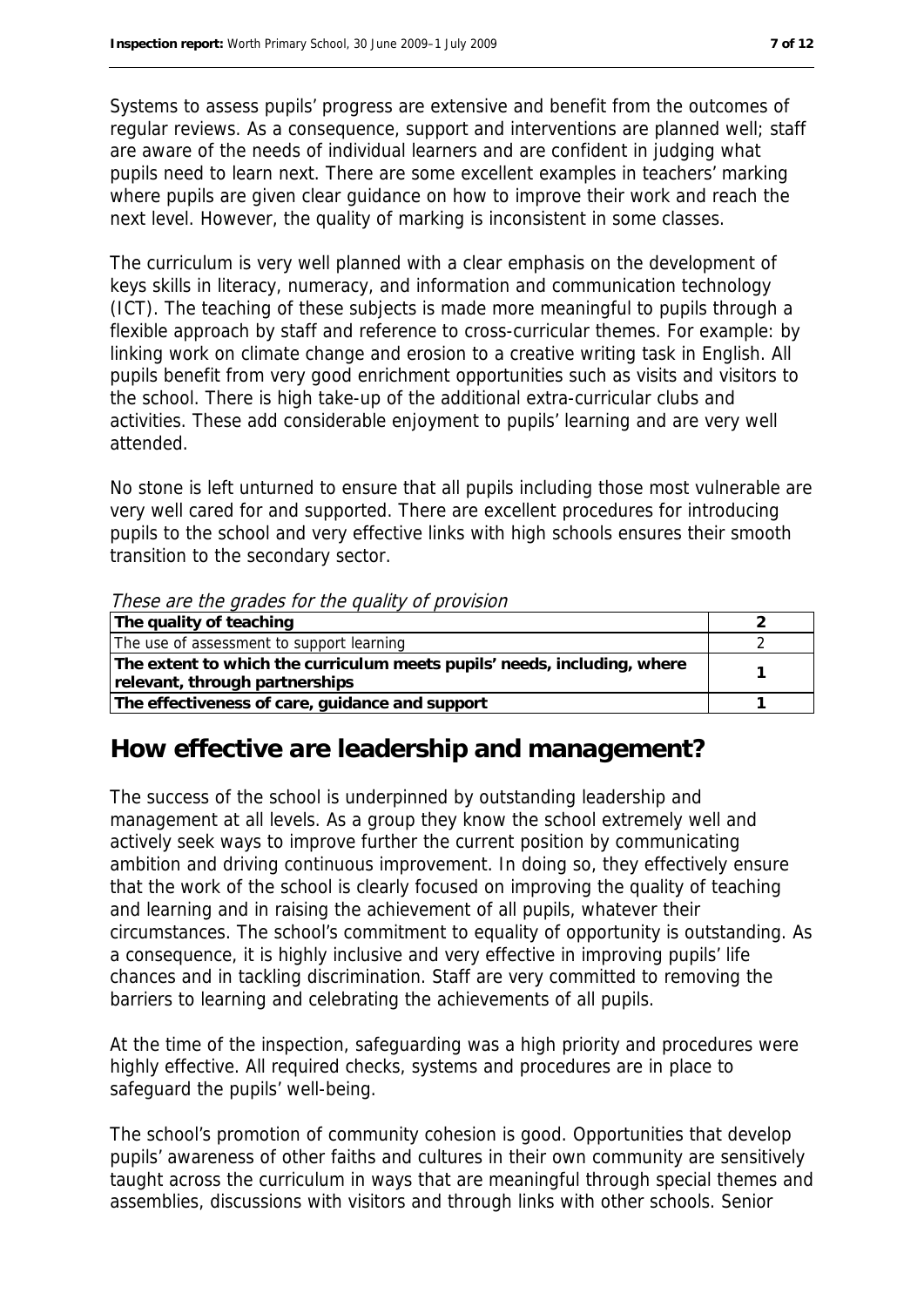leaders are not complacent and recognise that the school's procedures to judge the impact of this work require some fine-tuning.

The governing body plays a very strong role in shaping the school's direction and in holding it to account. Governors are very well informed about the school's performance and are confident to act when necessary to support improvements or to question proposals.

These are the grades for leadership and management

| The effectiveness of leadership and management in communicating<br>ambition and driving improvement                                                                 |  |
|---------------------------------------------------------------------------------------------------------------------------------------------------------------------|--|
| The effectiveness with which the school promotes equality of opportunity<br>and tackles discrimination                                                              |  |
| The effectiveness of safeguarding procedures                                                                                                                        |  |
| The effectiveness of the governing body in challenging and supporting the<br>school so that weaknesses are tackled decisively and statutory<br>responsibilities met |  |
| The effectiveness of the school's engagement with parents and carers                                                                                                |  |
| The effectiveness of partnerships in promoting learning and well-being                                                                                              |  |
| The effectiveness with which the school promotes community cohesion                                                                                                 |  |
| The effectiveness with which the school deploys resources to achieve value<br>for money                                                                             |  |

## **Early Years Foundation Stage**

The good and improving provision in the Foundation Stage gives children a good start and ensures that they achieve well. When children enter the school their skills and levels of learning vary but overall are broadly typical for their age. They get off to a good start and within a short period of time they settle quickly into wellstructured routines and make great strides in their learning with carefully crafted activities that are well targeted on key learning goals and match well with their stages of development. For example, in one session children made good progress in their mathematical understanding by counting the number of legs on a selection of pet animals. Elsewhere, children improved their knowledge and understanding of the world by planting bulbs and by looking closely at a group of butterflies. In addition, children in the outside play area were very keen to show the inspector their 'dens' made with different sized cardboard boxes. Staff have high expectations, children are very well cared for and relationships are strong. This means that children show positive attitudes, become absorbed in their learning and have increasing confidence to initiate activities for themselves. Staff continually assess how well children are achieving and use this information to plan further challenges. As a result, by the start of Year 1, most children have reached the levels expected of them and have made good and frequently very strong progress from their starting points. Parents are kept well informed and are encouraged to become actively involved in their children's learning. The Foundation Stage is very well led and managed. Staff are forwardthinking and reflective. They have an excellent awareness of the strengths in provision and where further improvements can be made.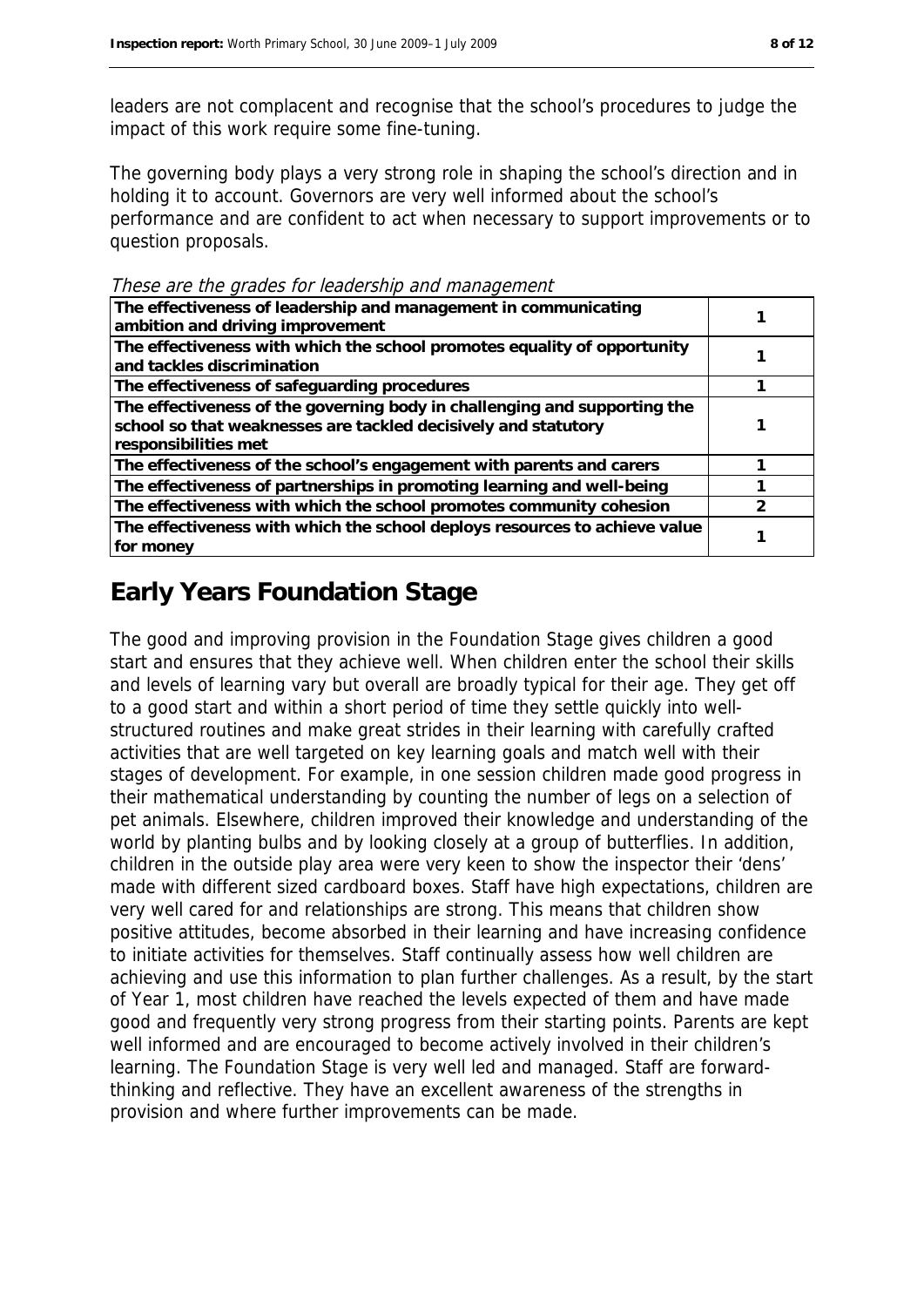| Outcomes for children in the Early Years Foundation Stage         |  |
|-------------------------------------------------------------------|--|
| The quality of provision in the Early Years Foundation Stage      |  |
| The effectiveness of leadership and management in the Early Years |  |
| <b>Foundation Stage</b>                                           |  |
| Overall effectiveness of the Early Years Foundation Stage         |  |

#### **Views of parents and carers**

Ofsted invited all the registered parents and carers of pupils registered at Worth Primary School to complete a questionnaire about their views of the school. If a parent has more than one child at the school, we ask them to record an answer against all the questions, for each of their children.

Parents are overwhelmingly supportive of the school's work. Almost all agree that pupils enjoy school, make good progress and are well prepared for the next stage of their education. Parents said the school was a welcoming and safe environment with approachable staff and senior leaders. The inspection team fully agrees with these views.

The inspection team received 75 completed questionnaires. In total, there are 283 parents and carers registered at the school.

|                                                                    | Always | Most of the<br>time | Occasionally | Never |
|--------------------------------------------------------------------|--------|---------------------|--------------|-------|
| Overall I am happy with<br>my child's experience at<br>this school |        |                     |              |       |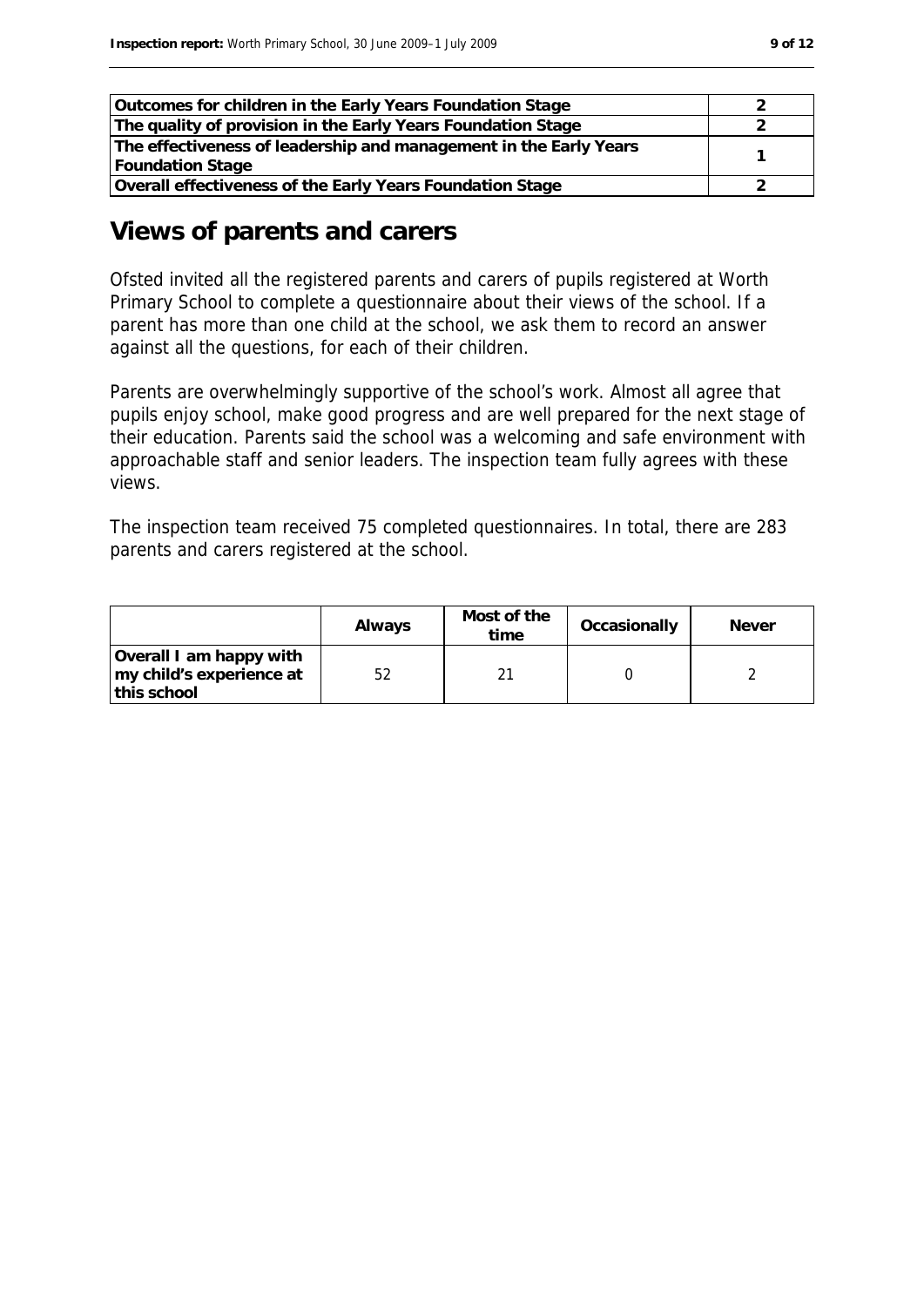# **What inspection judgements mean**

| Grade   | Judgement    | Description                                                                                                                                                                                                                                                                          |
|---------|--------------|--------------------------------------------------------------------------------------------------------------------------------------------------------------------------------------------------------------------------------------------------------------------------------------|
| Grade 1 | Outstanding  | These features are highly effective. An outstanding<br>school provides exceptionally well for all its pupils'<br>needs. In 2007-8, 15% of schools were judged to be<br>outstanding.                                                                                                  |
| Grade 2 | Good         | These are very positive features of a school. A school<br>that is good is serving its pupils well. In 2007-8, 49%<br>of schools were judged good.                                                                                                                                    |
| Grade 3 | Satisfactory | These features are of reasonable quality. A<br>satisfactory school is providing adequately for its<br>pupils. In 2007-8, 32% of schools were judged<br>satisfactory.                                                                                                                 |
| Grade 4 | Inadequate   | These features are not of an acceptable standard. An<br>inadequate school needs to make significant<br>improvement in order to meet the needs of its pupils.<br>Ofsted inspectors will make further visits until it<br>improves. In 2007-8, 5% of schools were judged<br>inadequate. |

# **Common terminology used by inspectors**

| Attainment:                   | the standard of the pupils' work shown by test and<br>examination results and in lessons.                                                                                                                                                                                                                                                                              |
|-------------------------------|------------------------------------------------------------------------------------------------------------------------------------------------------------------------------------------------------------------------------------------------------------------------------------------------------------------------------------------------------------------------|
| Progress:                     | the rate at which pupils are learning in lessons and over<br>longer periods of time. It is often measured by<br>comparing the pupils' attainment at the end of a key<br>stage with their attainment when they started.                                                                                                                                                 |
| Achievement:                  | the progress and success of a pupil in their learning,<br>training or development. This may refer to the<br>acquisition of skills, knowledge, understanding or desired<br>attributes. Attributes include qualities or personal<br>competencies which are important to the development<br>of the pupil; for example personal, social, cultural,<br>emotional or health. |
| Capacity to improve:          | the proven ability of the school to continue improving.<br>Inspectors base this judgement on what the school has<br>accomplished so far and on the quality of its systems to<br>maintain improvement.                                                                                                                                                                  |
| Leadership and<br>management: | the contribution of all the staff with responsibilities, not<br>just the headteacher, to identifying priorities, directing<br>and motivating staff and running the school.                                                                                                                                                                                             |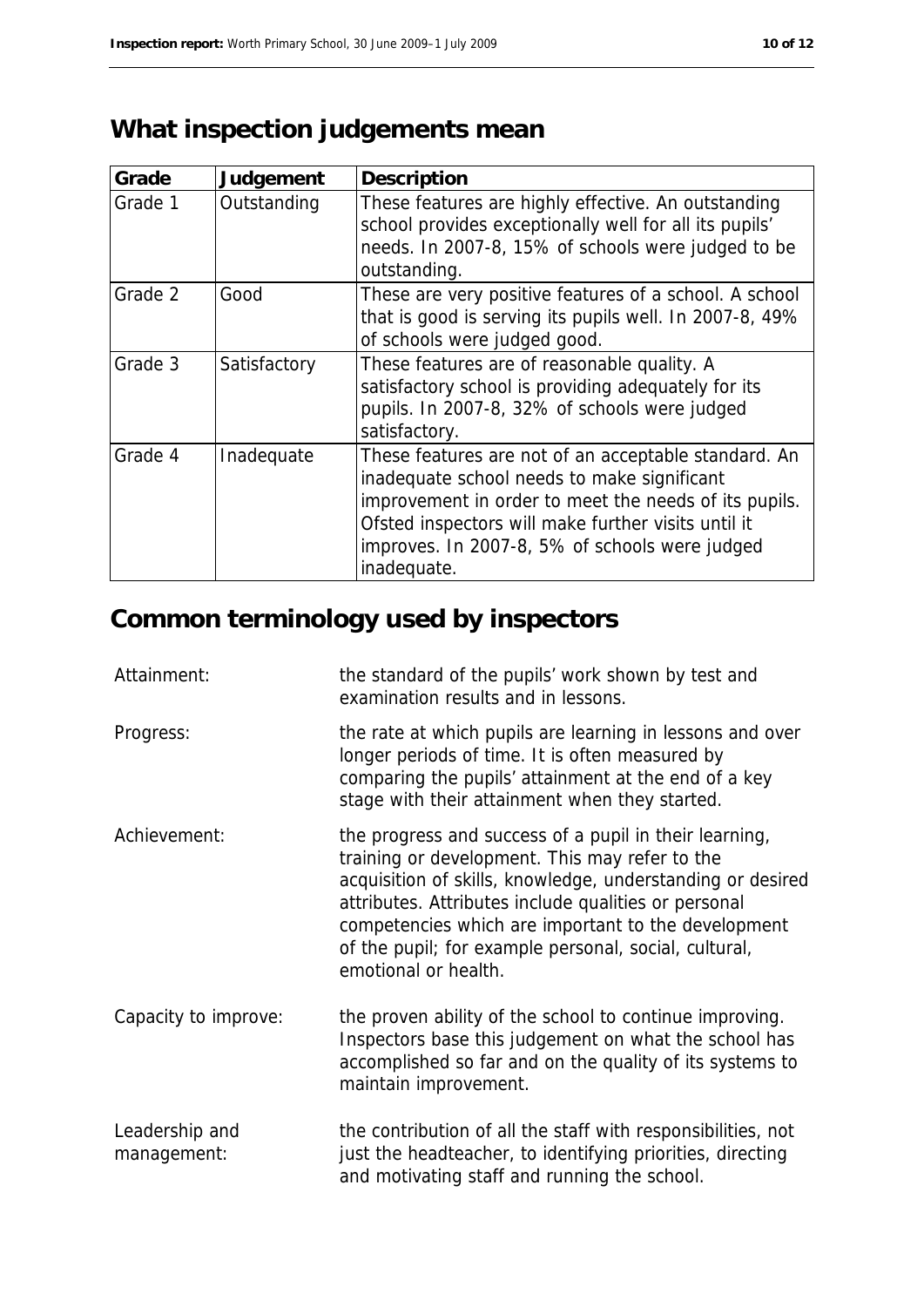

2 July 2009

Dear Children

**Inspection of Worth Primary School, Poynton, Stockport, Cheshire, SK12 1QA**

Thank you so much for helping the inspectors when we visited your school recently. We really enjoyed chatting to you in lessons, in the playground and in the pupil interview. You expressed your views very clearly and they were very helpful to us. You told us how much you love your school and having spent the two days with you we can understand why.

We are pleased to tell you that you go to an outstanding school. You achieve really well and are well taught. We were very impressed to see how the adults in school look after you really well and your parents told us this, too. We were delighted to see how well you behave and how you help one another in class and around the school.

You made sure you told us about your lessons and how your teachers help you to learn well by making your work interesting and often fun. We could see this with our own eyes when those of you in Year 4 were discussing the role of the disciples in religious education, when those of you in Year 2 were completing your book reviews of different authors and when those of you in Year 1 were making reflective jackets in science.

Mr Taylor and all the staff work very hard to make the school as good as it can be and we are confident that it will continue to improve. To help them, we have asked if more of your lessons can be like the very best ones we saw when you were very involved in making decisions about how you learn and were able to investigate things for yourselves. We have also asked that when your teachers mark your work they always give you advice on how to improve further. You can help by telling your teachers what makes your lessons interesting and what helps you to learn.

Keep trying hard. We can see why your teachers enjoy working with you every day. We wish you and your families all the best for the future.

Steve Isherwood Her Majesty's Inspector